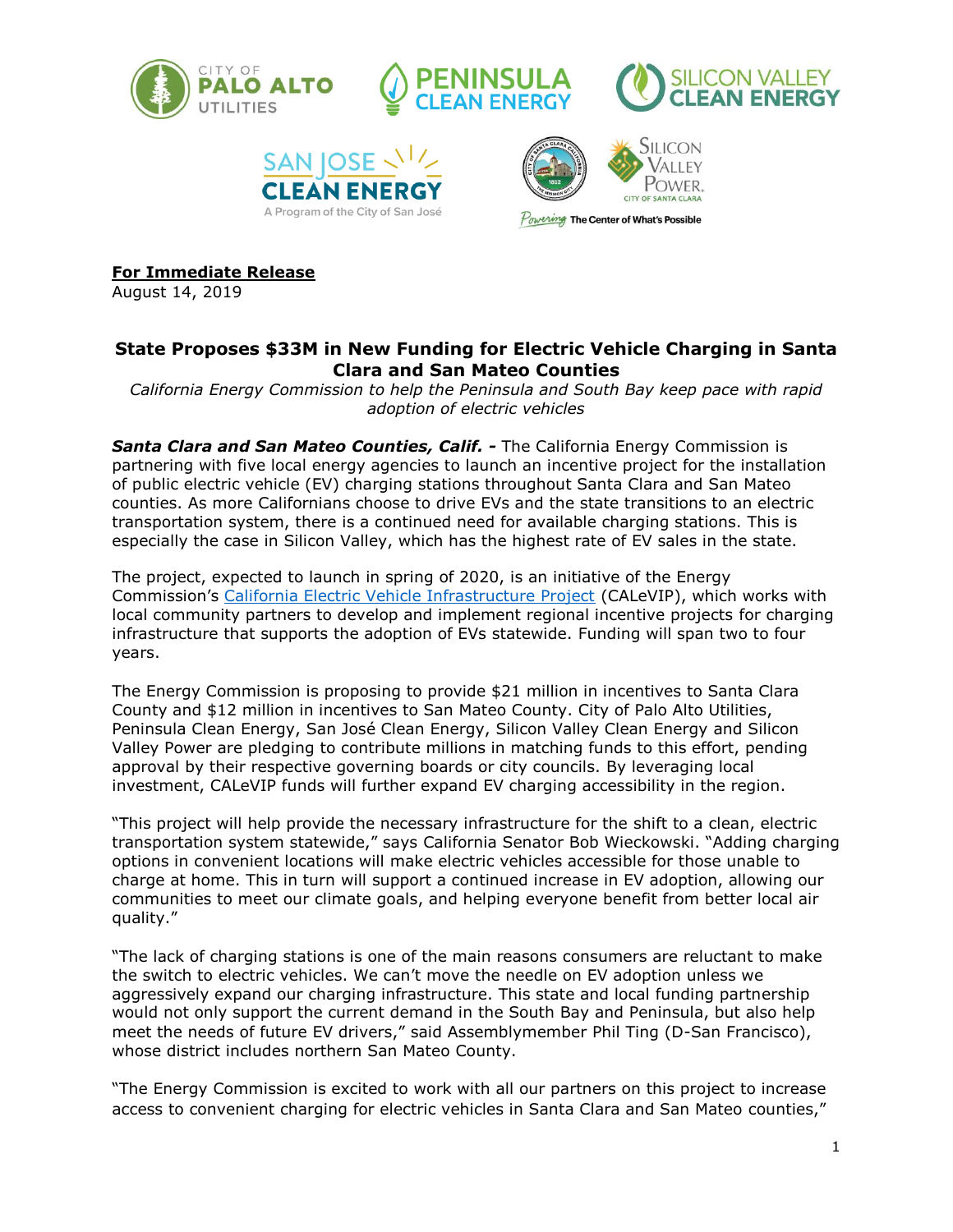said Commissioner Patty Monahan of the Energy Commission. "By expanding the state's charging network, CALeVIP projects like this one help the state transition to zero-emission transportation, provide cleaner air and reduce greenhouse gas emissions."

CALeVIP works to address regional needs for EV charging infrastructure throughout California, while supporting the state's goals to improve air quality, fight climate change and reduce petroleum use.

The incentive project will help increase the number of fast chargers and Level 2 chargers in public, workplace and multi-family housing locations, as well as along highway corridors.

Fast chargers provide at least 100 miles of range per hour of charging, and some can charge a battery up to 80 percent in 30 minutes. Level 2 chargers provide 15-35 miles of range per hour of charging, which is enough for most day-to-day driving.

California's goal is to get 5 million EVs on its roads by 2030 to reduce carbon emissions and to support those vehicles by installing 250,000 chargers statewide, including 10,000 direct current fast chargers, by 2025.

Santa Clara and San Mateo counties receive clean electricity from local energy providers that is at a minimum 80 percent greenhouse-gas free. Powering cars with electricity rather than fossil fuels dramatically reduces tailpipe emissions that contribute to climate change and air pollution. CALeVIP funding and the matching funds from local agencies will help Santa Clara and San Mateo counties accelerate this transition, reducing greenhouse gas emissions from the transportation sector, the leading source of emissions in Silicon Valley.

CALeVIP has several regional projects throughout the state, including projects in Fresno, Sacramento and Southern California. CALeVIP and its regional projects are implemented by the Center for Sustainable Energy and funded primarily by the Energy Commission's Clean [Transportation Program \(also known as the Alternative and Renewable Fuel and Vehicle](https://www.energy.ca.gov/programs-and-topics/programs/clean-transportation-program)  [Technology Program\).](https://www.energy.ca.gov/programs-and-topics/programs/clean-transportation-program)

###

# **About the California Energy Commission**

The California Energy Commission is leading the state to a 100 percent clean energy future. It has [seven core responsibilities:](https://www.energy.ca.gov/about/core-responsibility-fact-sheets) developing renewable energy, transforming transportation, increasing energy efficiency, investing in energy innovation, advancing state energy policy, certifying thermal power plants, and preparing for energy emergencies.

#### **About the Center for Sustainable Energy**

The Center for Sustainable Energy® (CSE) is a nonprofit offering clean energy program administration and technical advisory services. With the experience and streamlined efficiency of a for-profit operation, CSE leads with the passion and heart of a nonprofit. We work nationwide with energy policymakers, regulators, public agencies, businesses and others as an expert implementation partner and trusted resource. [EnergyCenter.org](https://energycenter.org/)

### **About City of Palo Alto Utilities (CPAU)**

The City of Palo Alto is the only municipality in California operating a full suite of utility services, including electric and fiber optics, water, wastewater, natural gas, refuse and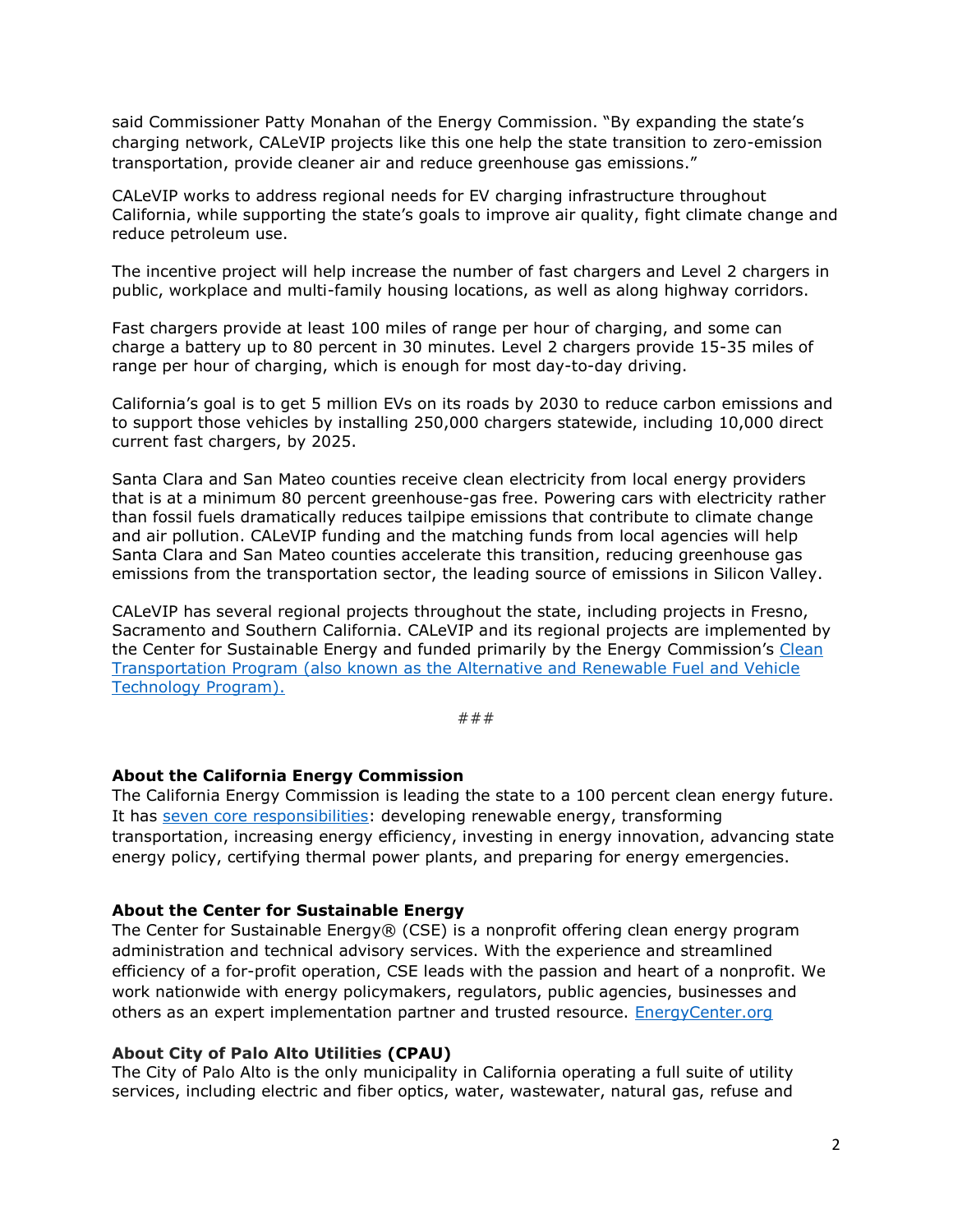storm drain services. Since 2013, the City's electric supply portfolio has been [carbon](http://www.cityofpaloalto.org/carbonneutral)  [neutral](http://www.cityofpaloalto.org/carbonneutral). For more about CPAU's EV programs, visit cityofpaloalto.org/EV

# **About Peninsula Clean Energy**

Peninsula Clean Energy (PCE) is San Mateo County's official electricity provider. PCE [\(www.PeninsulaCleanEnergy.com\)](http://www.peninsulacleanenergy.com/) is a public local community choice energy program that provides electric customers in San Mateo County with cleaner electricity at lower rates than those charged by the local incumbent utility. PCE is projected to save customers more than \$18 million a year. PCE, formed in March 2016, is a joint powers authority made up of the County of San Mateo and all 20 cities and towns in the County. PCE serves approximately 290,000 accounts. [www.peninsulacleanenergy.com](http://www.peninsulacleanenergy.com/)

### **About San José Clean Energy**

San José Clean Energy is the new electricity generation service provider for residents and businesses in the City of San José, operated by the City's Community Energy Department. Governed by the City Council, it provides over 328,000 residential and commercial electricity customers with cleaner, lower carbon power options at competitive prices, from sources like solar, wind and hydropower. For more information, please visit [www.SanJoseCleanEnergy.org.](http://www.sanjosecleanenergy.org/)

Follow us on [Facebook,](http://www.facebook.com/sjcleanenergy) [Twitter](http://www.twitter.com/sjcleanenergy) and [Instagram](http://www.instagram.com/sjcleanenergy) @SJCleanEnergy.

#### **About Silicon Valley Clean Energy**

Silicon Valley Clean Energy is a community-owned agency serving the majority of Santa Clara County communities, acquiring clean, carbon-free electricity on behalf of more than 270,000 residential and commercial customers. As a public agency, net revenues are returned to the community to keep rates competitive and promote clean energy programs. Member jurisdictions include Campbell, Cupertino, Gilroy, Los Altos, Los Altos Hills, Los Gatos, Milpitas, Monte Sereno, Morgan Hill, Mountain View, Saratoga, Sunnyvale and unincorporated Santa Clara County. SVCE is guided by a Board of Directors, which is comprised of a representative from the governing body of each member community. For more information, please visit [SVCleanEnergy.org.](https://www.svcleanenergy.org/)

#### **About Silicon Valley Power**

[Silicon Valley Power](http://www.siliconvalleypower.com/) (SVP) is the trademark adopted for use by the not-for-profit electric municipal utility of [Santa Clara, CA,](http://santaclaraca.gov/home) serving residents and businesses for over 120 years. SVP provides power to nearly 55,000 customers, at rates 25 to 48 percent below neighboring communities. SVP is the only full service, vertically integrated publicly owned utility in Silicon Valley owning generation, transmission and distribution assets. See more at: [http://www.siliconvalleypower.com/.](http://www.siliconvalleypower.com/)

Follow us on [Facebook,](https://facebook.com/SiliconValleyPower/) [Twitter](https://twitter.com/SantaClaraPower) and [LinkedIn.](https://www.linkedin.com/company/silicon-valley-power)

### **Media Contacts**

#### **City of Palo Alto Utilities Peninsula Clean Energy**

Catherine Elvert **Kirsten Andrews-Schwind** (650) 329-2417 (650) 260-0096

Utilities Communications Manager Sr Manager, Communications and Outreach [catherine.elvert@cityofpaloalto.org](mailto:catherine.elvert@cityofpaloalto.org) [kandrews-schwind@peninsulacleanenergy.com](mailto:kandrews-schwind@peninsulacleanenergy.com)